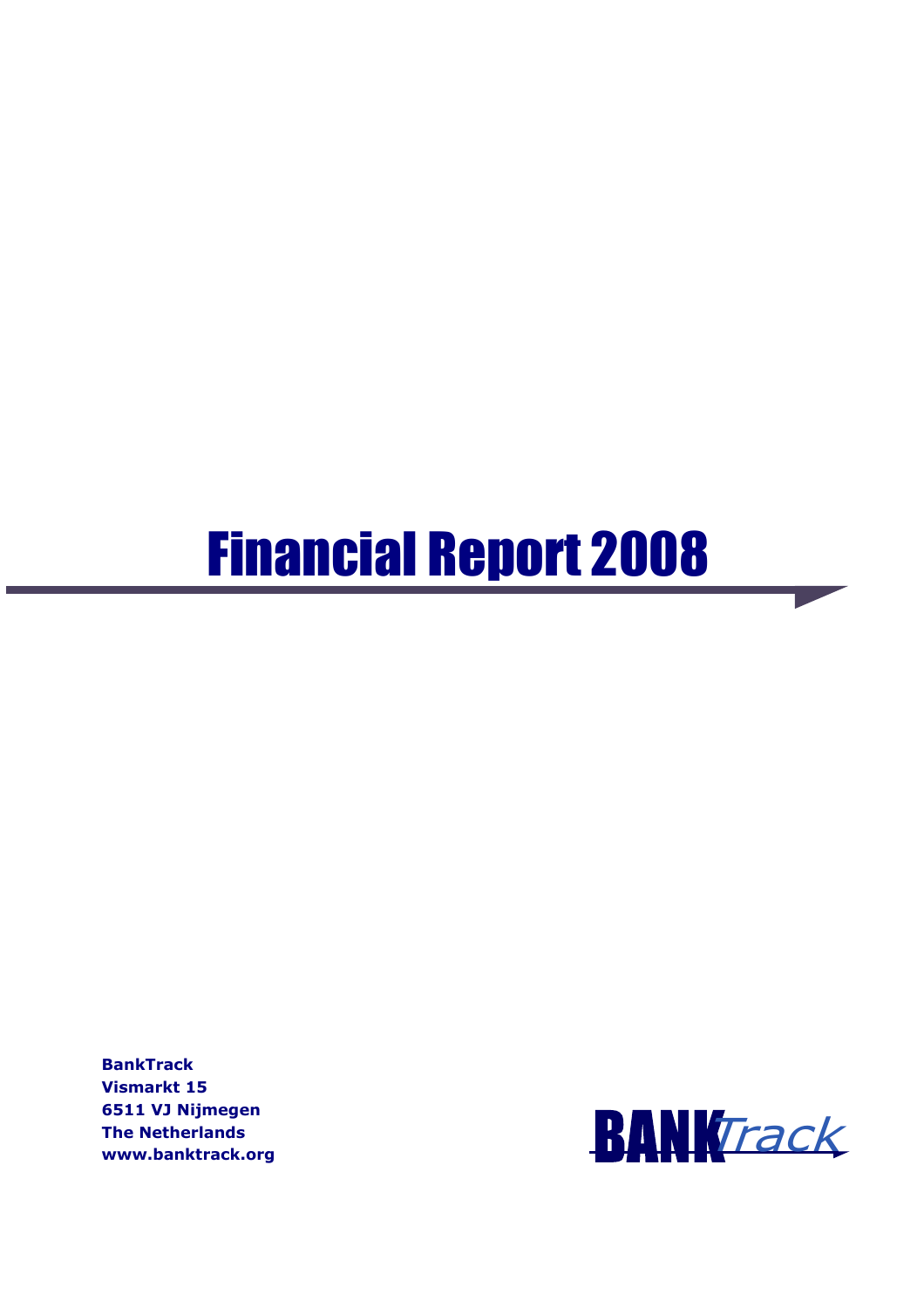### **Content**

| 1.             |                                                                   |
|----------------|-------------------------------------------------------------------|
| 2.             |                                                                   |
| 3.             | Specification of the balance sheet: current assets  4             |
|                | Specification of the balance sheet: current liabilities 5         |
| 4.             |                                                                   |
|                |                                                                   |
|                | Profit and loss account - explanation expenditures (continued)  8 |
| 5.             |                                                                   |
| 6.             |                                                                   |
|                |                                                                   |
|                |                                                                   |
|                |                                                                   |
|                | Sigrid Rausing Trust, Pass through grant Malawi 12                |
|                |                                                                   |
| Auditor report |                                                                   |
| Annex 1        |                                                                   |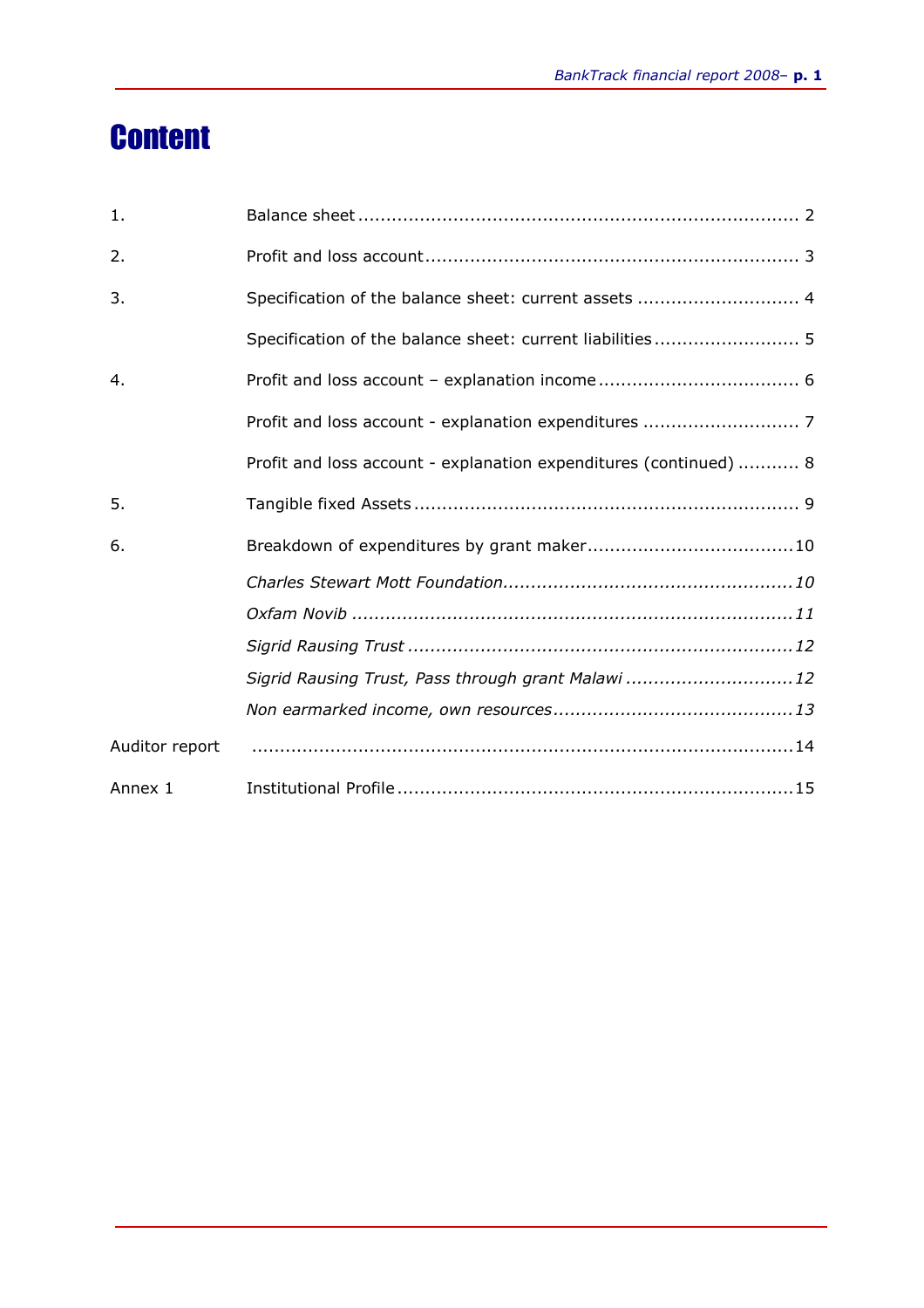### 1. Balance sheet

|                                                                                                                        | <b>December 31, 2008</b>  |         | <b>December 31, 2007</b>  |         |
|------------------------------------------------------------------------------------------------------------------------|---------------------------|---------|---------------------------|---------|
| <b>Current Assets</b>                                                                                                  |                           |         |                           |         |
| <b>Tangible fixed assets</b><br>Furniture<br>Computers and software                                                    | 2.599<br>1.213            |         | 315<br>698                |         |
|                                                                                                                        |                           | 3.812   |                           | 1.013   |
| <b>Claims</b><br>Deposits<br>Paid in advance<br>Accounts receivable                                                    | 2.300<br>54<br>10.138     |         | 639<br>560<br>4.825       |         |
|                                                                                                                        |                           | 12.492  |                           | 6.024   |
| <b>Cash at banks</b>                                                                                                   |                           | 123.802 |                           | 196.087 |
|                                                                                                                        |                           | 140.105 |                           | 203.123 |
| <b>Current Liabilities</b>                                                                                             | <b>December 31, 2008</b>  |         | <b>December 31, 2007</b>  |         |
| <b>General reserve account</b><br>Reserve values at January 1<br>Balance financial year                                | 20.211<br>27.602          |         | 18.317<br>1.894           |         |
|                                                                                                                        |                           | 47.813  |                           | 20.211  |
| <b>Projects reserve account</b><br>Reservations unfinished projects<br>Reservations long term income                   | 4.000<br>27.089           |         | 18.940<br>55.617          |         |
|                                                                                                                        |                           | 31.089  |                           | 74.557  |
| <b>Accounts payable</b><br>Received in advance<br>Salaries, taxes and social contributio<br>Remaining accounts payable | 47.250<br>10.076<br>3.878 |         | 93.422<br>11.947<br>2.987 |         |
|                                                                                                                        |                           | 61.204  |                           | 108.356 |
|                                                                                                                        |                           | 140.105 |                           | 203.123 |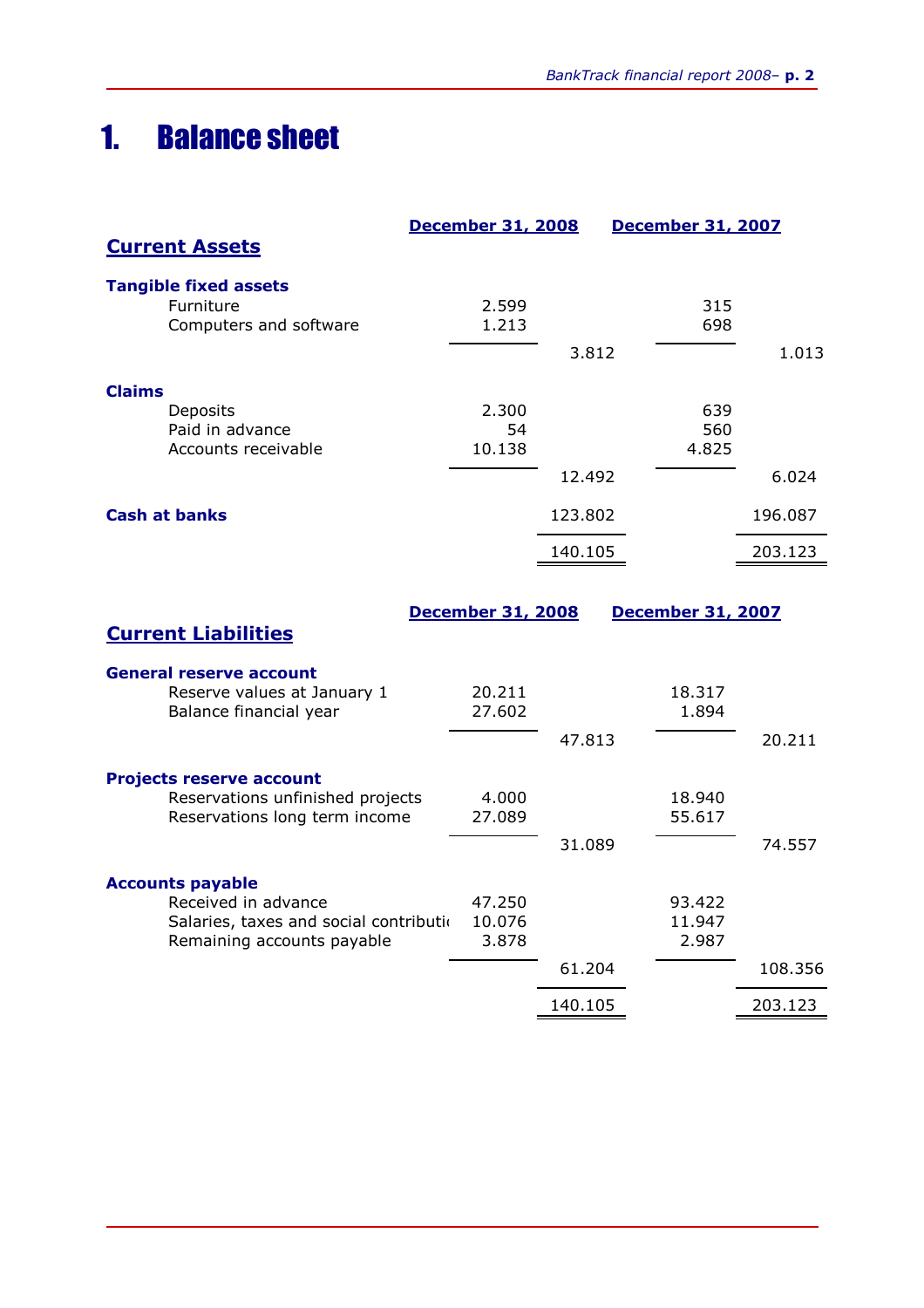## 2. Profit and loss account

|                                                                                                                                                                                                                                       | 2008                                                          |         | 2007                                                            |         |
|---------------------------------------------------------------------------------------------------------------------------------------------------------------------------------------------------------------------------------------|---------------------------------------------------------------|---------|-----------------------------------------------------------------|---------|
| <b>Income</b>                                                                                                                                                                                                                         |                                                               |         |                                                                 |         |
| Grants<br>Credit interest<br>Other contributions<br>Donations                                                                                                                                                                         | 226.285<br>3.947<br>19.929<br>3.735                           |         | 275.732<br>1.879<br>17                                          |         |
|                                                                                                                                                                                                                                       |                                                               | 253.896 |                                                                 | 277.627 |
| Total income                                                                                                                                                                                                                          |                                                               | 253.896 |                                                                 | 277.627 |
|                                                                                                                                                                                                                                       | 2008                                                          |         | 2007                                                            |         |
| <b>Expenses</b>                                                                                                                                                                                                                       |                                                               |         |                                                                 |         |
| <b>General</b><br>Personnel costs<br>Housing costs<br>Organisation costs                                                                                                                                                              | 129.177<br>10.957<br>7.036                                    |         | 127.740<br>6.947<br>5.097                                       |         |
| Administration costs<br>Depreciations                                                                                                                                                                                                 | 4.300<br>1.367                                                | 152.836 | 4.044<br>3.701                                                  | 147.530 |
| <b>Project and Activity costs</b>                                                                                                                                                                                                     |                                                               |         |                                                                 |         |
| Network travel, meetings and website<br>Research and publications<br>Education and outreach<br>External campaign support<br>VROM "Banken op het goede spoor"<br>Banks, Climate and Energy<br>Banks and Human Rights<br>Gender project | 19.886<br>8.778<br>5.344<br>29.212<br>4.332<br>3.141<br>2.765 |         | 25.404<br>36.832<br>1.241<br>7.477<br>32.409<br>16.335<br>8.506 |         |
|                                                                                                                                                                                                                                       |                                                               | 73.458  |                                                                 | 128.204 |
| Total expenses                                                                                                                                                                                                                        |                                                               | 226.294 |                                                                 | 275.734 |
| <b>Result</b>                                                                                                                                                                                                                         |                                                               | 27.602  |                                                                 | 1.894   |
|                                                                                                                                                                                                                                       |                                                               | 253.896 |                                                                 | 277.627 |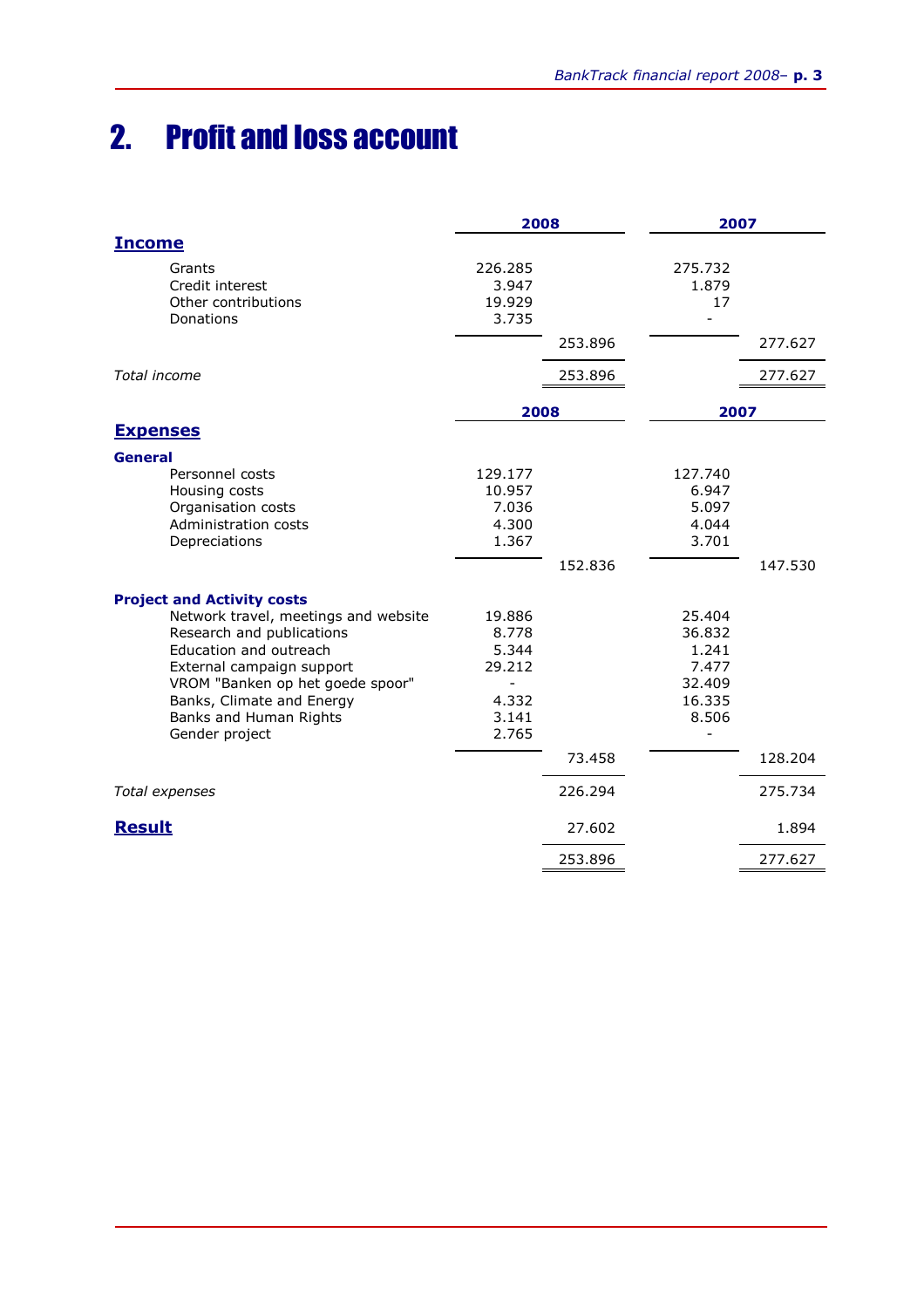### 3. Specification of the balance sheet: current assets

|                            | <b>December 31, 2008</b> |         | <b>December 31, 2007</b> |         |
|----------------------------|--------------------------|---------|--------------------------|---------|
| <b>Claims</b>              |                          |         |                          |         |
| Deposits                   |                          |         |                          |         |
| Deposit rent               |                          | 2.300   |                          | 639     |
| <b>Paid in advance</b>     |                          |         |                          |         |
| Telephone                  | 54                       |         |                          |         |
| <b>Insurances</b>          |                          |         | 560                      |         |
|                            |                          |         |                          |         |
|                            |                          | 54      |                          | 560     |
| <b>Accounts receivable</b> |                          |         |                          |         |
| <b>VROM 2006</b>           |                          |         | 2.423                    |         |
| <b>VROM 2007</b>           | 2.403                    |         | 2.403                    |         |
| <b>Donation Ecsplicite</b> | 3.735                    |         |                          |         |
| Network contributions      | 3.500                    |         |                          |         |
| Remaining                  | 500                      |         |                          |         |
|                            |                          | 10.138  |                          | 4.825   |
|                            |                          |         |                          |         |
| <b>Cash at banks</b>       |                          |         |                          |         |
| SNS-bank                   | 7.537                    |         | 5.928                    |         |
| Triodos bank               | 500                      |         |                          |         |
| ASN-savings account        | 70,000                   |         | 63.562                   |         |
| ASN-savings account        | 45.776                   |         | 125.000                  |         |
| Sparkasse KölnBonn         |                          |         | 1.597                    |         |
| Creditcard                 | $12 -$                   |         |                          |         |
|                            |                          | 123.802 |                          | 196.087 |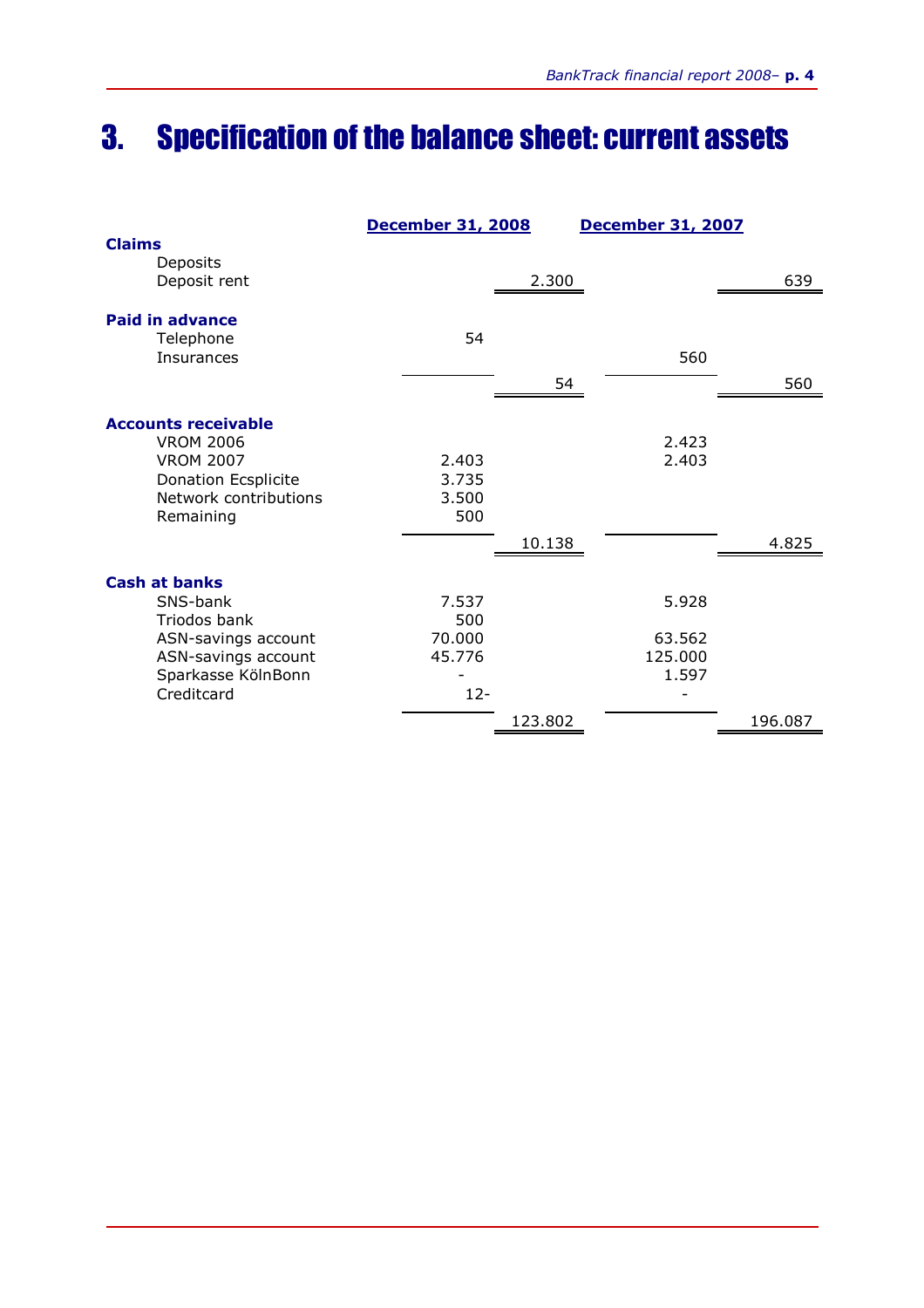### Specification of the balance sheet: current liabilities

|                                                                  | <b>December 31, 2008</b> |        | <b>December 31, 2007</b> |        |
|------------------------------------------------------------------|--------------------------|--------|--------------------------|--------|
| <b>Projects reserve account</b><br>Reservations long term income |                          |        |                          |        |
| CS Mott 2007/2008                                                | 20.966                   |        | 9.983                    |        |
| <b>Sigrid Rausing Trust</b><br>Oxfam Novib 2006-2008             | 6.123                    |        | 5.199<br>40.434          |        |
|                                                                  |                          |        |                          |        |
|                                                                  |                          | 27.089 |                          | 55.617 |
| <b>Reservations ongoing projects</b>                             |                          |        |                          |        |
| Auditor                                                          | 3.000                    |        | 2.400                    |        |
| Hivos climatefund CO2 compens                                    | 1.000                    |        | 2.000                    |        |
| JMG foundation / China project<br><b>VROM</b> evaluation         |                          |        | 7.900<br>1.640           |        |
| Printing costs Mind the Gap report                               |                          |        | 5.000                    |        |
|                                                                  |                          | 4.000  |                          | 18.940 |
|                                                                  |                          |        |                          |        |
| <b>Received in advance</b>                                       |                          |        |                          |        |
| <b>JMG</b> foundation                                            | 47.000                   |        |                          |        |
| <b>Sigrid Rausing Trust</b><br>Oxfam-Novib                       |                          |        | 55.922<br>37.500         |        |
| Remaining                                                        | 250                      |        |                          |        |
|                                                                  |                          | 47.250 |                          | 93.422 |
|                                                                  |                          |        |                          |        |
| <b>Salaries, taxes and social contributions</b>                  |                          |        |                          |        |
| Reservation holiday supplement                                   | 3.034                    |        | 4.356                    |        |
| Pension                                                          | 2.186<br>4.857           |        | 2.207<br>4.755           |        |
| Pay-as-you-earn-income-tax<br>Social contributions               |                          |        | 629                      |        |
|                                                                  |                          | 10.076 |                          | 11.947 |
|                                                                  |                          |        |                          |        |
| <b>Remaining accounts payable</b>                                |                          |        |                          |        |
| Greenpeace international                                         | 3.000                    |        |                          |        |
| Easymind Webdesign<br>Travel costs D.Barnden                     | 518                      |        | 1.500                    |        |
| <b>Translations chinese</b>                                      |                          |        | 1.101                    |        |
| Remaining accounts payable                                       | 360                      |        | 386                      |        |
|                                                                  |                          | 3.878  |                          | 2.987  |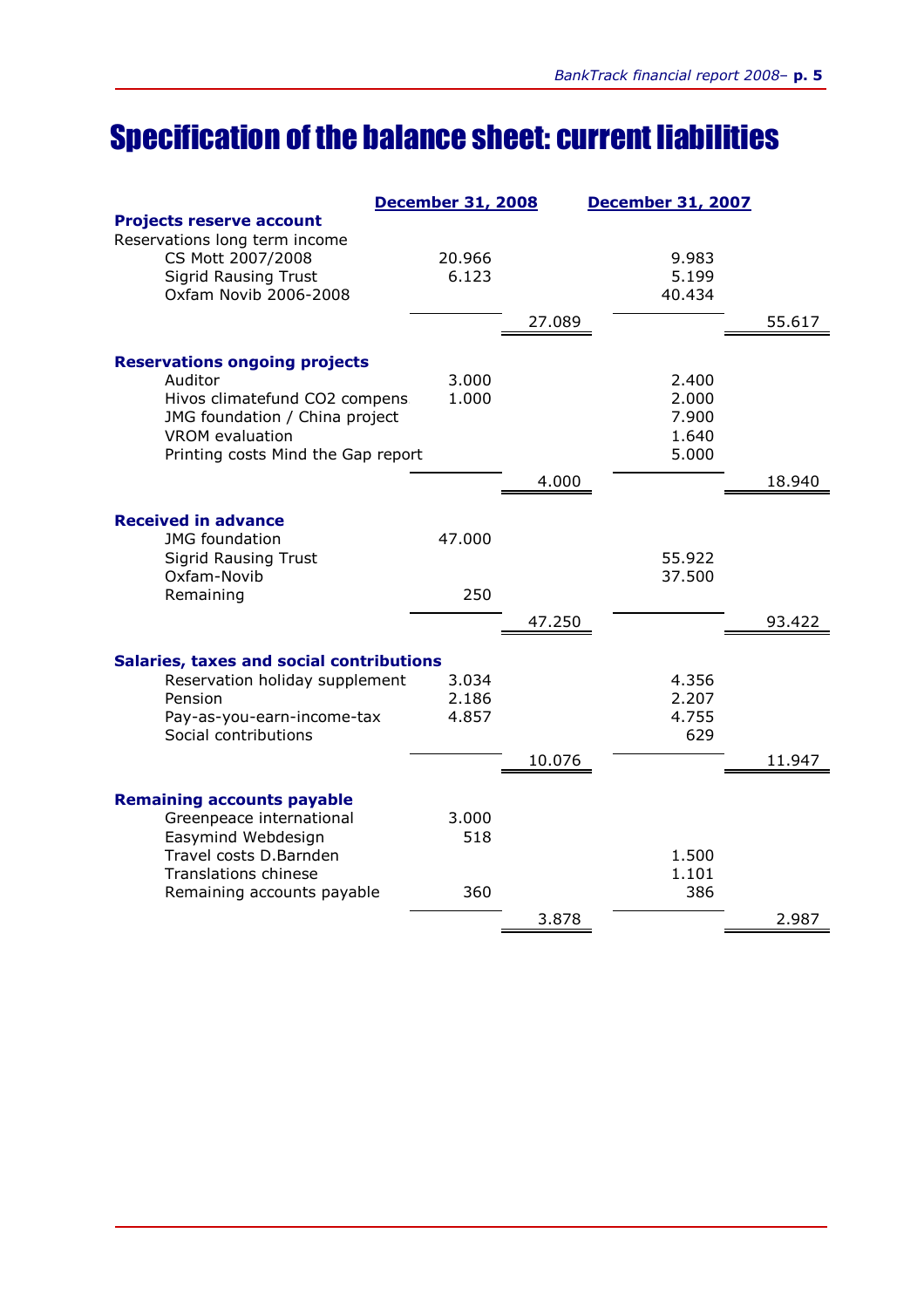### 4. Profit and loss account – explanation income

| <u>Income</u>                             |         | 2008    |        | 2007    |
|-------------------------------------------|---------|---------|--------|---------|
| <b>Grants</b>                             |         |         |        |         |
| CS Mott foundation                        | 36.873  |         | 44.645 |         |
| <b>Sigrid Rausing Trust</b>               | 54.999  |         | 54.741 |         |
| Sigrid Rausing Trust (support CfJ Malawi) | 18.979  |         |        |         |
| Oxfam Novib 2006-2008                     | 115.434 |         | 76.964 |         |
| Wallace Global Fund                       |         |         | 18.328 |         |
| VROM (Dutch ministry for environment)     |         |         | 48.054 |         |
| <b>JMG Foundation</b>                     |         |         | 33.000 |         |
|                                           |         | 226.285 |        | 275.732 |
| <b>Other contributions</b>                |         |         |        |         |
| Network support                           | 11.011  |         |        |         |
| <b>Sales</b>                              | 656     |         | 17     |         |
| Special assets                            | 8.263   |         |        |         |
|                                           |         | 19.929  |        |         |
| <b>Donations</b>                          |         |         |        |         |
| Private and institutional contributions   | 3.735   |         |        |         |
|                                           |         | 3.735   |        |         |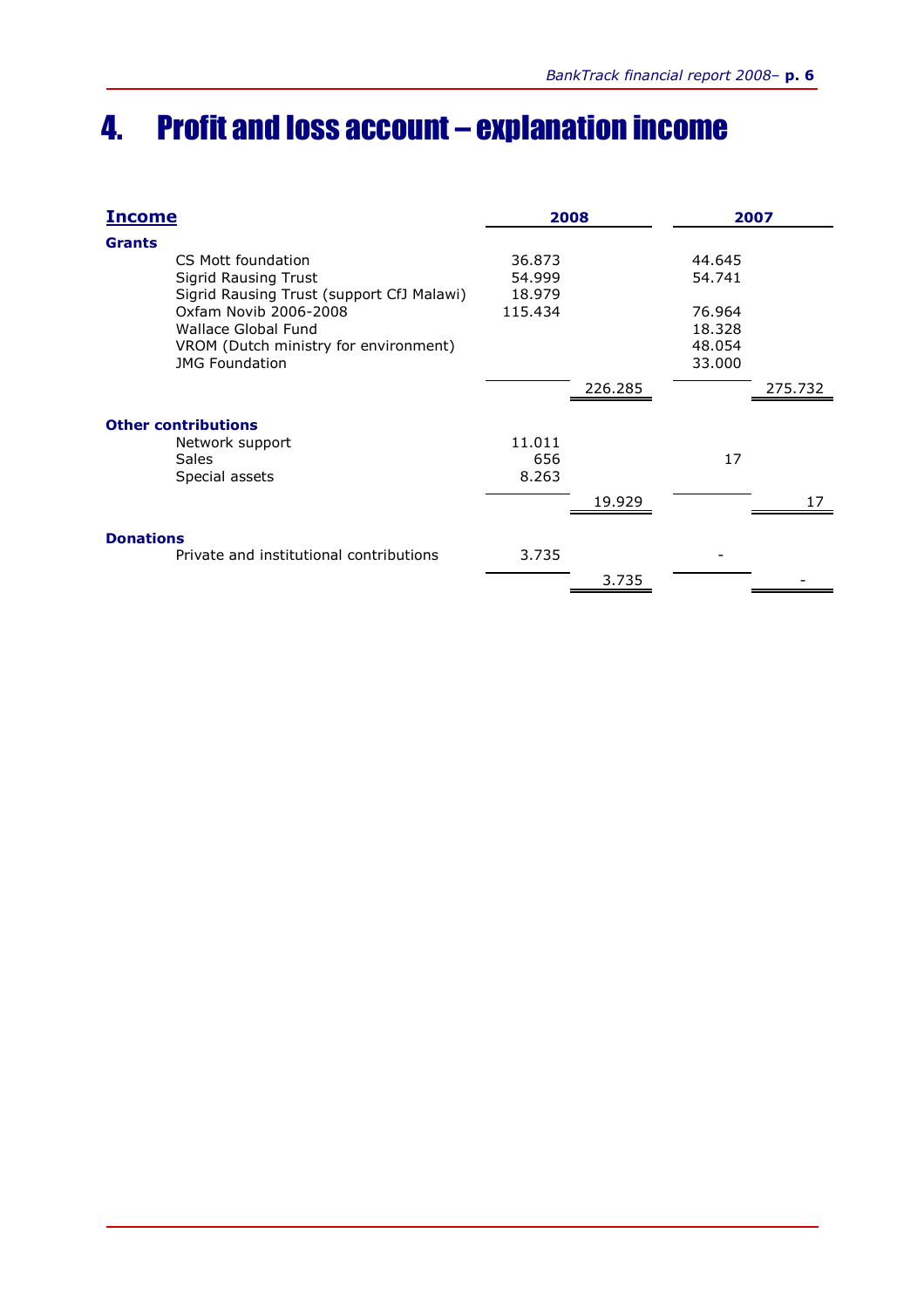### Profit and loss account - explanation expenditures

| <b>Expenditures</b>                                                                                                                                                                                                                                                                           | 2008                                                                                   |         | 2007                                                                      |         |
|-----------------------------------------------------------------------------------------------------------------------------------------------------------------------------------------------------------------------------------------------------------------------------------------------|----------------------------------------------------------------------------------------|---------|---------------------------------------------------------------------------|---------|
| <b>Personnel expenses</b><br>Gross salaries<br>Social contributions<br>Pension contributions<br>Reservation holiday money<br>Travelling expenses residence/work traffic<br>Premiums health insurance act<br>Volunteers expenses<br>Various personnel costs<br>Remittence Health insurance act | 101.583<br>15.638<br>4.842<br>$1.322 -$<br>4.612<br>1.696<br>1.048<br>1.386<br>$306 -$ | 129.177 | 98.510<br>14.898<br>4.072<br>2.175<br>3.862<br>2.210<br>1.188<br>825      | 127.740 |
| <b>Housing costs</b><br>Rent<br>Various housing costs<br>Insurances inventory                                                                                                                                                                                                                 | 9.686<br>1.190<br>81                                                                   | 10.957  | 6.866<br>81                                                               | 6.947   |
| <b>Organisation costs</b><br>Telephone and fax<br>Internet<br>Postage<br>Office equipment<br>Computer equipment<br>Computer maintenance and installation<br>Software<br>Printing and copying<br>Documentation<br>Housekeeping expenses<br>Representation costs                                | 1.128<br>776<br>1.451<br>573<br>233<br>385<br>744<br>376<br>319<br>657<br>394          | 7.036   | 876<br>577<br>286<br>379<br>114<br>371<br>312<br>77<br>60<br>805<br>1.241 | 5.097   |
| <b>Administration costs</b><br>Bookkeeping and salary administration<br>Auditor<br>Chamber of commerce<br>Liability insurance<br>Banking costs<br>Various administration costs                                                                                                                | 724<br>3.224<br>27<br>113<br>212                                                       | 4.300   | 945<br>2.756<br>22<br>113<br>207<br>1                                     | 4.044   |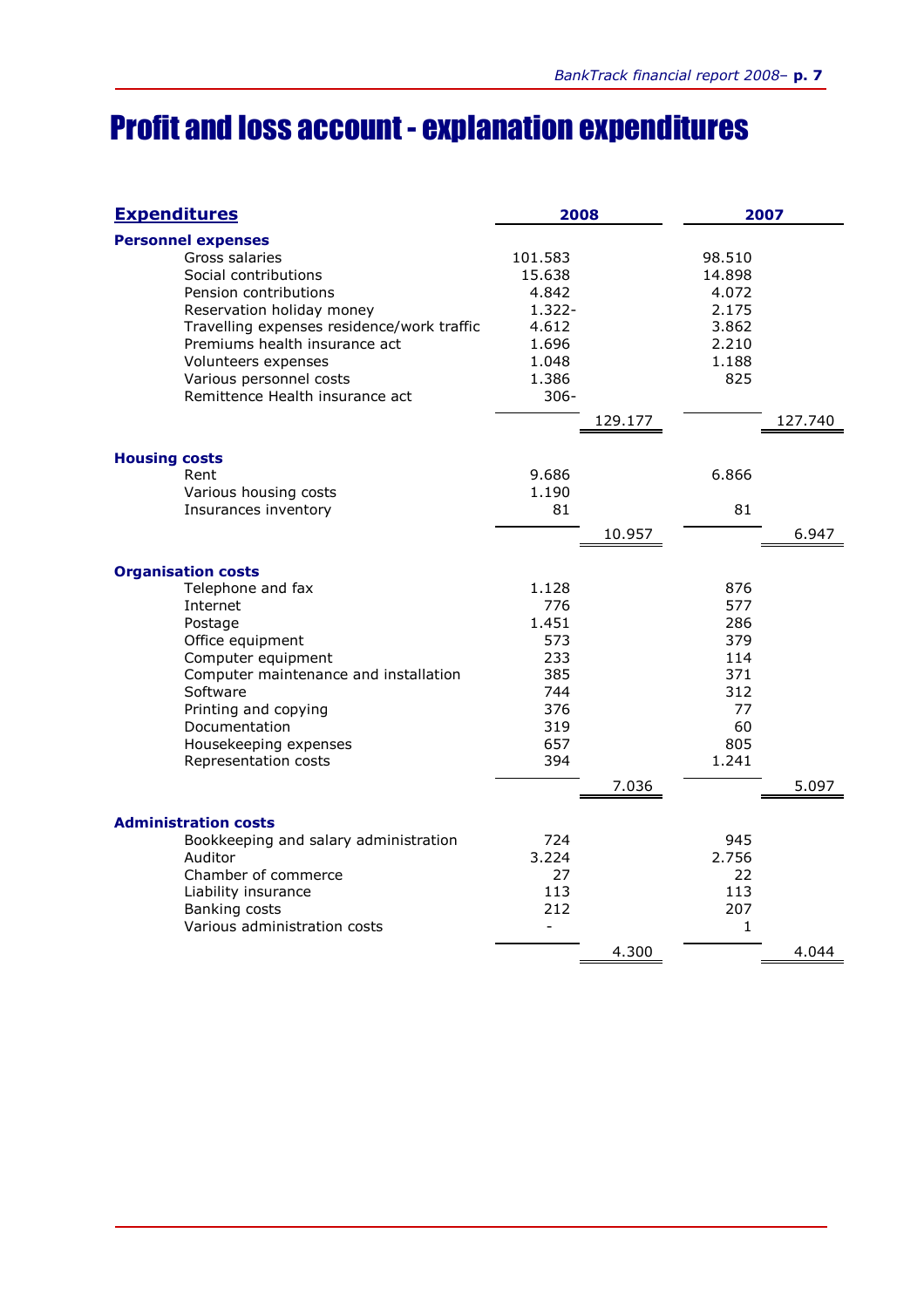### Profit and loss account - explanation expenditures (continued)

| <b>Expenditures</b>                                                                                                                                                           | 2008                      |        | 2007                                       |        |
|-------------------------------------------------------------------------------------------------------------------------------------------------------------------------------|---------------------------|--------|--------------------------------------------|--------|
| <b>Network travel, meetings and website</b><br>Travel costs secretariat<br>CO2 compensation fund<br>Consultation meetings with banks<br>Strategy meetings<br>Website / portal | 5.370<br>7.532<br>6.984   | 19.886 | 2.416<br>2.000<br>5.313<br>11.131<br>4.544 | 25.404 |
|                                                                                                                                                                               |                           |        |                                            |        |
| <b>Research and publications</b><br>Consultants<br>Production publications<br>Fact finding missions<br>Chinese bank research                                                  | 7.293<br>1.485            |        | 2.000<br>4.000<br>30.832                   |        |
|                                                                                                                                                                               |                           | 8.778  |                                            | 36.832 |
| <b>Training and outreach</b><br>Spring University meeting<br>Trainings                                                                                                        | 4.898<br>446              | 5.344  | 1.241                                      | 1.241  |
|                                                                                                                                                                               |                           |        |                                            |        |
| <b>External campaign support</b><br>South fund<br>Support Citizens for Justice Malawi<br>Campaign support                                                                     | 11.306<br>13.983<br>3.923 |        | 7.477                                      |        |
|                                                                                                                                                                               |                           | 29.212 |                                            | 7.477  |
| <b>Banks, Climate and Energy</b><br>Climate research<br>Campaign materials                                                                                                    | 2.205                     |        | 9.505<br>5.687                             |        |
| Meetings and travel costs                                                                                                                                                     | 2.127                     | 4.332  | 1.143                                      | 16.335 |
| <b>Banks and Human Rights</b><br>Research and publications<br>Meetings and travel costs                                                                                       | 3.141                     |        | 6.200<br>2.306                             |        |
|                                                                                                                                                                               |                           | 3.141  |                                            | 8.506  |
| <b>Gender project</b><br>Gender Meeting washington                                                                                                                            | 2.765                     | 2.765  |                                            |        |
| <b>VROM "Banken op het goede spoor"</b><br>"Mind the Gap" benchmark report<br>Research trend papers<br>Printing costs report<br><b>Evaluation VROM-project</b>                |                           |        | 23.987<br>1.666<br>5.044<br>1.712          | 32.409 |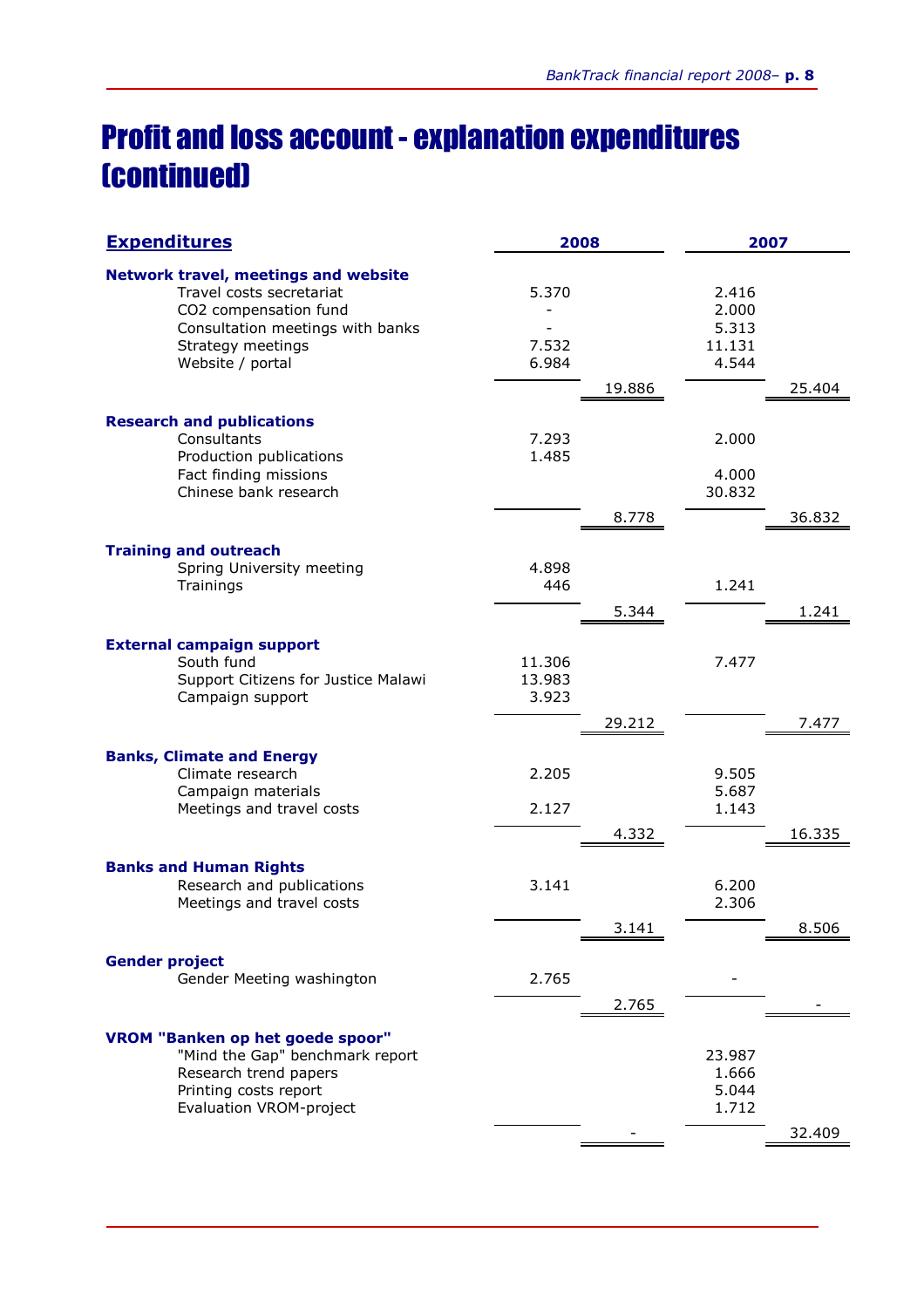### 5. Tangible fixed Assets

|                       |                    |          | Lifecycle | <b>Depreciation</b> | Value    | <b>Acquisation</b> | <b>Disinvestment</b> | <b>Depreciation</b> | Value      |
|-----------------------|--------------------|----------|-----------|---------------------|----------|--------------------|----------------------|---------------------|------------|
| <b>Inventory</b>      | <b>Acquisition</b> | date     | (months)  | till 2008           | 1/1/2008 | 2008               | 2008                 | 2008                | 31/12/2008 |
| Tables, cupboards     | 1.398              | $dec-04$ | 36        | 1.398               |          |                    |                      |                     |            |
| Chairs                | 512                | jan-05   | 36        | 498                 | 14       |                    |                      | 14                  |            |
| Floor covering        | 303                | $dec-05$ | 36        | 202                 | 101      |                    | 67                   | 34                  |            |
| Furniture             | 480                | $mrt-06$ | 36        | 280                 | 200      |                    |                      | 160                 | 40         |
| Tables, floor, fridge | 1.292              | mei-08   | 36        |                     |          | 1.292              |                      | 251                 | 1.040      |
| Chairs                | 1.656              | sep-08   | 36        |                     |          | 1.656              |                      | 138                 | 1.518      |
|                       | 5.640              |          |           | 2.377               | 315      | 2.948              | 67                   | 597                 | 2.599      |
| <b>Disinvestments</b> | 483-               |          |           | $415 -$             |          |                    |                      | 67                  |            |
|                       | 5.157              |          |           | 1.962               | 315      |                    |                      | 664                 | 2.599      |
| <b>Computers</b>      |                    |          |           |                     |          |                    |                      |                     |            |
| Computers, printer    | 4.839              | $dec-04$ | 36        | 4.839               |          |                    |                      |                     |            |
| Software              | 2.083              | jan-05   | 36        | 2.025               | 58       |                    |                      | 58                  |            |
| Printer               | 296                | $aug-05$ | 36        | 230                 | 66       |                    |                      | 66                  |            |
| Computer              | 879                | $apr-06$ | 36        | 488                 | 390      |                    |                      | 293                 | 98         |
| Camera                | 315                | $sep-06$ | 36        | 131                 | 184      |                    |                      | 105                 | 79         |
| 2 computerscreens     | 419                | mei-08   | 36        |                     |          | 419                |                      | 82                  | 338        |
| Computer              | 400                | mei-08   | 36        |                     |          | 400                |                      | 78                  | 322        |
| Mini laptop           | 399                | nov-08   | 36        |                     |          | 399                |                      | 22                  | 377        |
|                       | 9.629              |          |           | 7.713               | 698      | 1.218              |                      | 703                 | 1.213      |
|                       |                    |          |           |                     |          |                    | total                | 1.367               | 3.812      |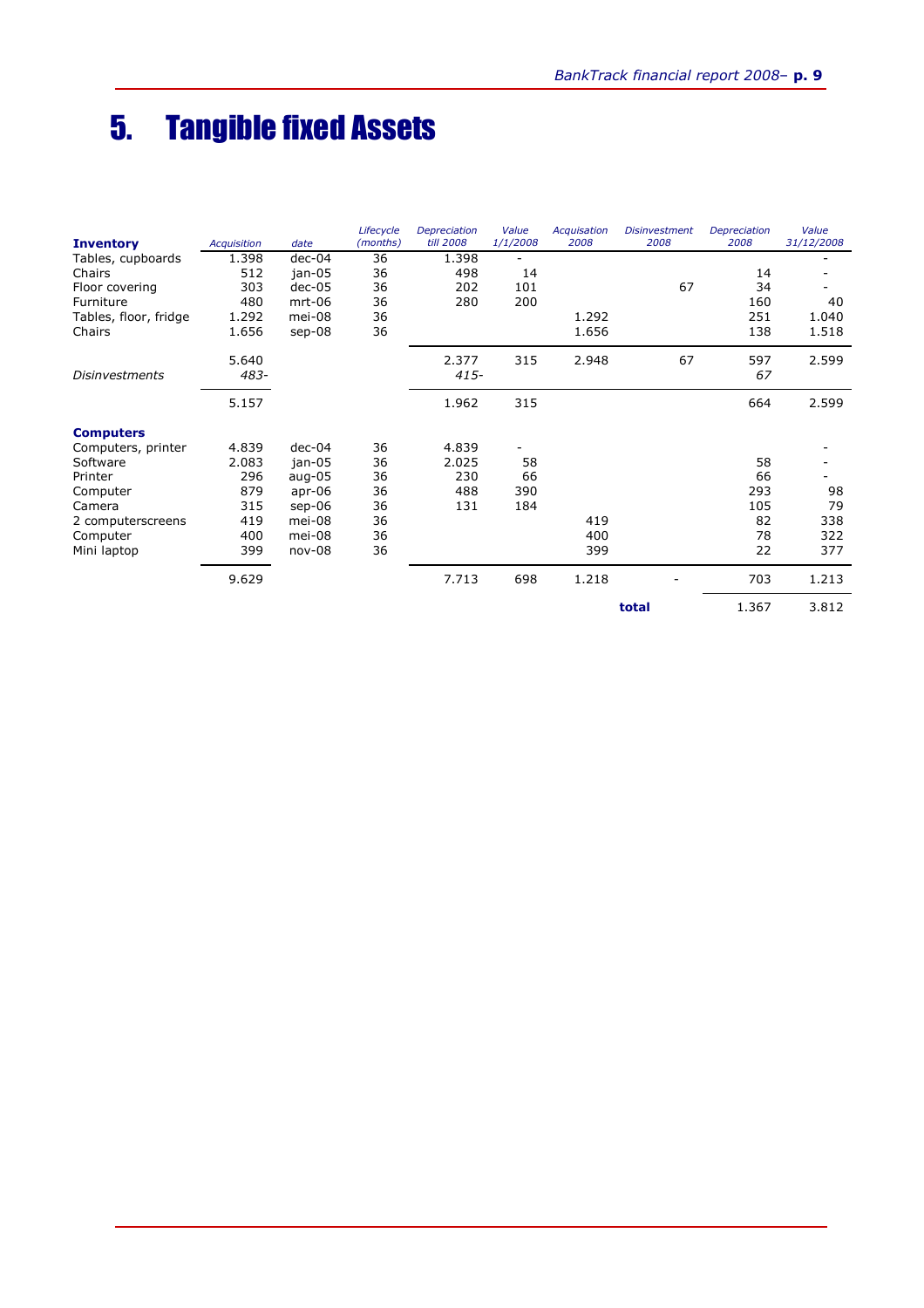### 6. Breakdown of expenditures by grant maker

In 2008, BankTrack received financial support from three different funders, all listed below. Support was provided for both core operating costs as well as earmarked projects. The following pages provide a breakdown of expenditures as covered by speicifc support of our funders.

#### Charles Stewart Mott Foundation

|                     | Contract period                                                 | January 1, 2007 till December 31st, 2008<br>Prolonged till March 31th, 2009 |        |                |               |
|---------------------|-----------------------------------------------------------------|-----------------------------------------------------------------------------|--------|----------------|---------------|
|                     | Budget, according to the contract                               | $$150.000,-$                                                                |        |                |               |
|                     |                                                                 | <b>Result</b>                                                               |        |                | <b>Budget</b> |
| <b>Income</b>       |                                                                 |                                                                             |        |                |               |
|                     | Mott, paid in 2008                                              | 47.856                                                                      |        | 49,000         |               |
|                     | Reserves Mott 2007                                              | 9.983                                                                       |        | 9.983          |               |
|                     |                                                                 |                                                                             | 57.840 |                | 58,983        |
| <b>Costs</b>        |                                                                 |                                                                             |        |                |               |
|                     | Personnel costs                                                 | 17.565                                                                      |        | 38.200         |               |
|                     | Housing and organisation costs                                  | 11.431                                                                      |        | 9.500          |               |
|                     | Network travel and meetings                                     | 2.979                                                                       |        | 3.000          |               |
|                     | Spring University meeting<br>External rearchers and consultants | 4.898                                                                       |        | 4.500          |               |
|                     | Banks, Climate and Energy                                       |                                                                             |        | 1.000<br>1.700 |               |
|                     | Unforeseen (risk on currencies)                                 |                                                                             |        | 1.083          |               |
|                     |                                                                 |                                                                             | 36.873 |                | 58.983        |
|                     | <b>Balance 31/12/2008</b>                                       |                                                                             | 20.966 |                |               |
|                     |                                                                 |                                                                             |        |                |               |
| <b>Reservations</b> | CS Mott Foundation 2009                                         | 20.966                                                                      |        |                |               |
|                     |                                                                 |                                                                             |        |                |               |
|                     |                                                                 |                                                                             | 20.966 |                |               |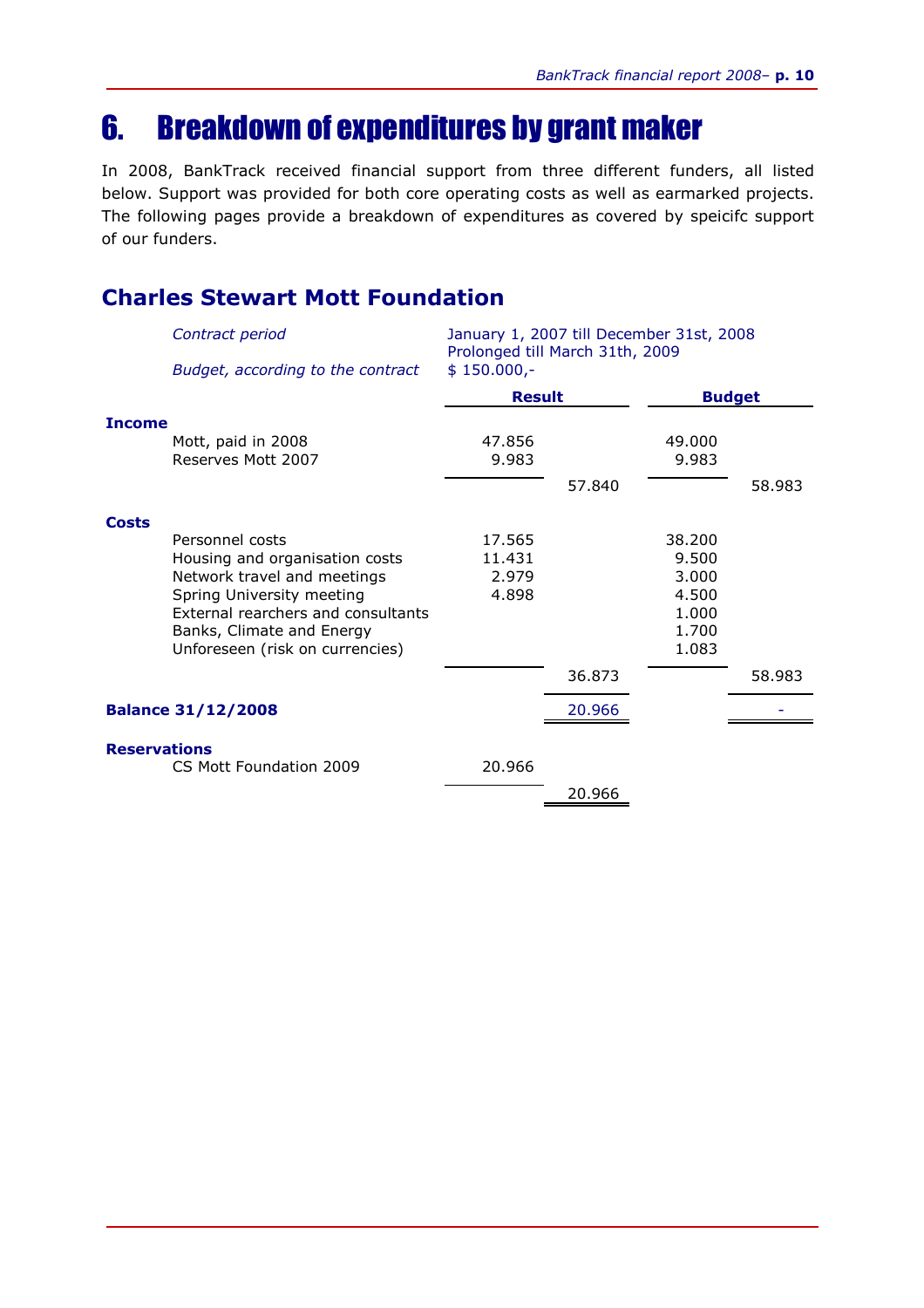#### Oxfam Novib

|               | Contract period<br>Budget, according to the contract | January 1, 2006 till December 31th, 2008<br>€ 230.000 |         |        |               |  |
|---------------|------------------------------------------------------|-------------------------------------------------------|---------|--------|---------------|--|
|               |                                                      | <b>Result</b>                                         |         |        | <b>Budget</b> |  |
| <b>Income</b> |                                                      |                                                       |         |        |               |  |
|               | Oxfam Novib 2008                                     | 75.000                                                |         | 75,000 |               |  |
|               | Reserves Oxfam Novib 2007                            | 40.434                                                |         | 40.434 |               |  |
|               |                                                      |                                                       | 115.434 |        | 115.434       |  |
| <b>Costs</b>  |                                                      |                                                       |         |        |               |  |
|               | Personnel costs                                      | 78.716                                                |         | 59.405 |               |  |
|               | Housing and organisation costs                       | 6.075                                                 |         | 6.025  |               |  |
|               | Website                                              | 5.468                                                 |         | 5.000  |               |  |
|               | Travel secretariat                                   | 2.391                                                 |         | 5.500  |               |  |
|               | Strategy meeting                                     | 7.532                                                 |         |        |               |  |
|               | Research and Publications                            | 7.293                                                 |         | 12.000 |               |  |
|               | Training and Outreach                                | 446                                                   |         | 9.000  |               |  |
|               | South fund                                           | 417                                                   |         | 4.000  |               |  |
|               | Fact finding missions                                |                                                       |         | 4.000  |               |  |
|               | Banks, Climate and Energy                            | 4.332                                                 |         | 4.000  |               |  |
|               | Gender project                                       | 2.765                                                 |         | 5.000  |               |  |
|               | Unforeseen                                           |                                                       |         | 1.504  |               |  |
|               |                                                      |                                                       | 115.434 |        | 115.434       |  |
|               | <b>Balance 31/12/2008</b>                            |                                                       |         |        |               |  |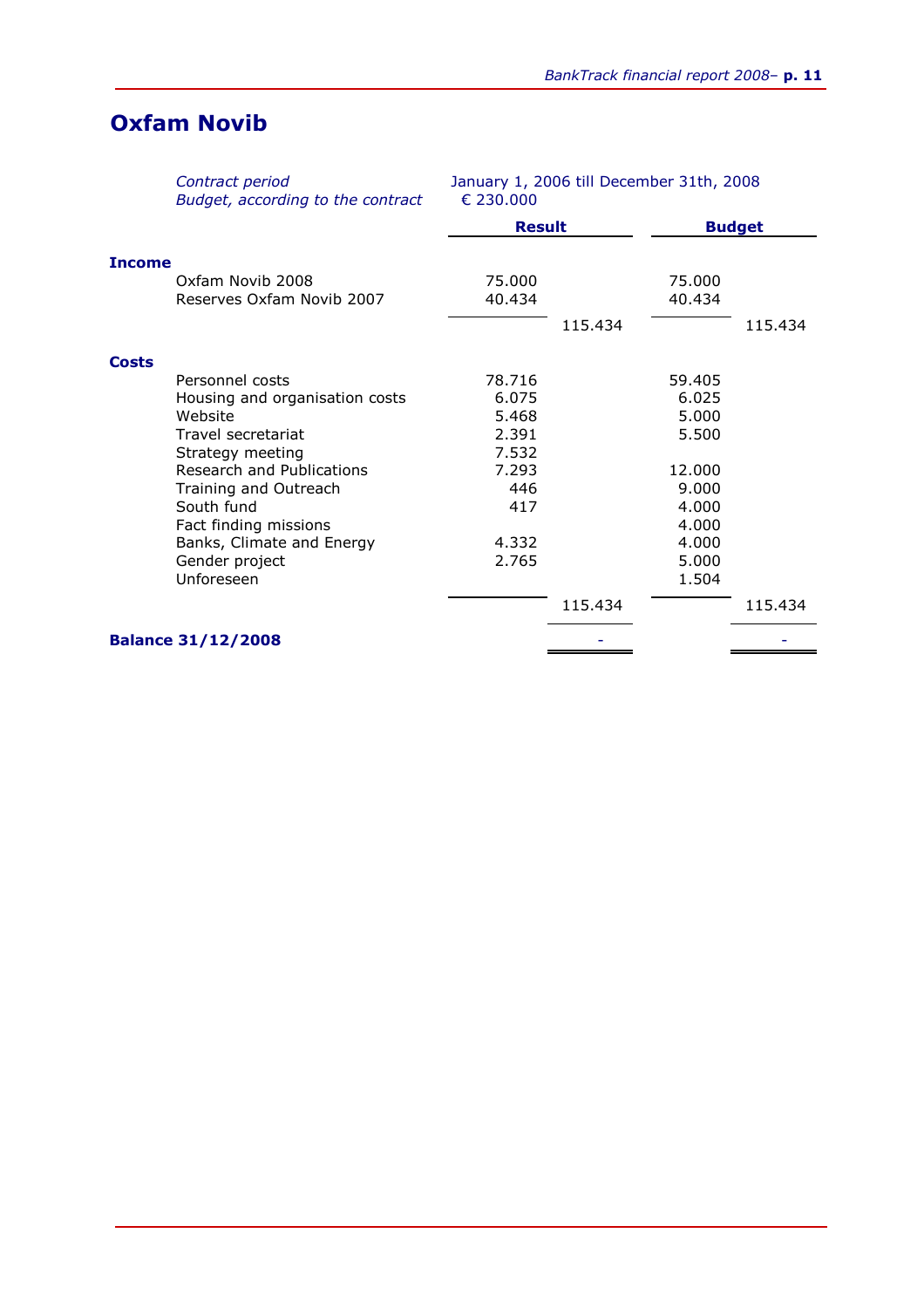#### Sigrid Rausing Trust

Contract period January 1, 2008 till November 15th, 2008 Prolonged till January 31th, 2009

Budget, according to the contract

|                                                                                    | <b>Result</b>           |        | <b>Budget</b>    |        |
|------------------------------------------------------------------------------------|-------------------------|--------|------------------|--------|
| <b>Income</b><br><b>Sigrid Rausing Trust</b><br>Reserves Sigrid Rausing Trust 2007 | 55.922<br>5.199         |        | 55.922<br>5.199  |        |
|                                                                                    |                         | 61.121 |                  | 61.121 |
| <b>Costs</b><br>Personnel costs                                                    | 32.895                  |        | 32.895           |        |
| Housing and organisation costs<br>Website                                          | 6.670<br>1.000          |        | 6.000            |        |
| Research and Publications<br>External Campaign Support<br>Banks and Human Rights   | 1.485<br>9.808<br>3.141 |        | 12.000<br>10.225 |        |
|                                                                                    |                         | 54.999 |                  | 61.120 |
| <b>Balance 31/12/2008</b>                                                          |                         | 6.123  |                  |        |
| <b>Reservations</b><br>Sigrid Rausing Trust 2009                                   | 6.123                   |        |                  |        |
|                                                                                    |                         | 6.123  |                  |        |

#### Sigrid Rausing Trust, Pass through grant Malawi

|               | Contract period<br>Budget, according to the contract | January 1, 2008 till December 31st, 2008<br>£15.000 |        |               |        |
|---------------|------------------------------------------------------|-----------------------------------------------------|--------|---------------|--------|
|               |                                                      | <b>Result</b>                                       |        | <b>Budget</b> |        |
| <b>Income</b> | <b>Sigrid Rausing Trust</b>                          | 18.979                                              | 18.979 | 19.000        | 19.000 |
| <b>Costs</b>  | Pass through support CfJ Malawi                      | 18,988                                              | 18.988 | 19.000        | 19.000 |
|               | <b>Balance 31/12/2008</b>                            |                                                     | 9-     |               |        |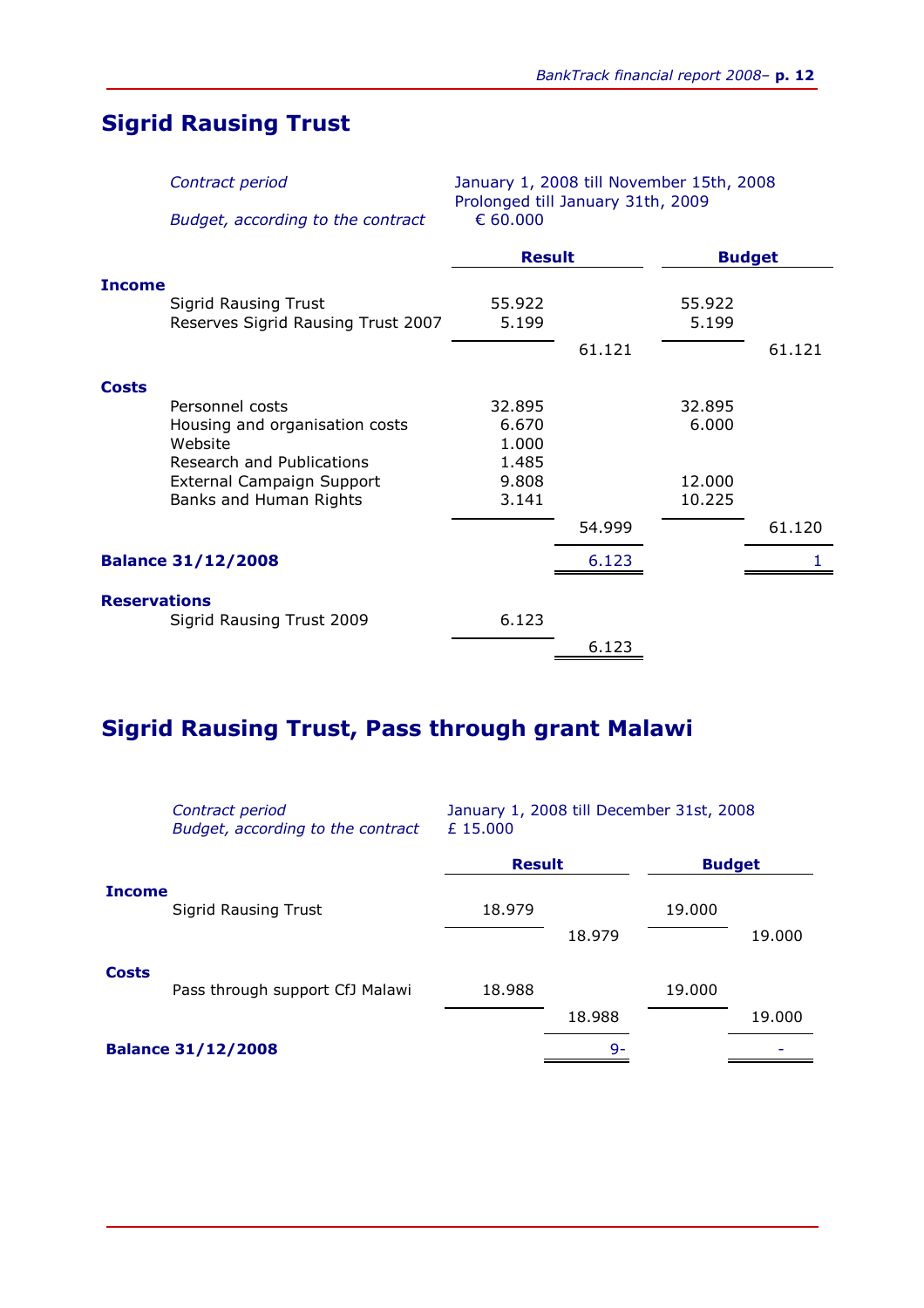### Non earmarked income, own resources

|                               |        | <b>Result</b> |       | <b>Budget</b> |  |
|-------------------------------|--------|---------------|-------|---------------|--|
| <b>Income</b>                 |        |               |       |               |  |
| Contributions network members | 11.011 |               | 5.000 |               |  |
| Donations                     | 3.735  |               | 500   |               |  |
| Credit interest               | 3.947  |               | 3.900 |               |  |
| <b>Sales</b>                  | 656    |               |       |               |  |
| Special assets                | 8.263  |               |       |               |  |
|                               |        | 27.610        |       | 9.400         |  |
| <b>Costs</b>                  |        |               |       |               |  |
| Support CfJ Malawi            | 9      |               |       |               |  |
|                               |        | 9             |       |               |  |
| <b>Balance 31/12/2008</b>     |        | 27.602        |       | 9.400         |  |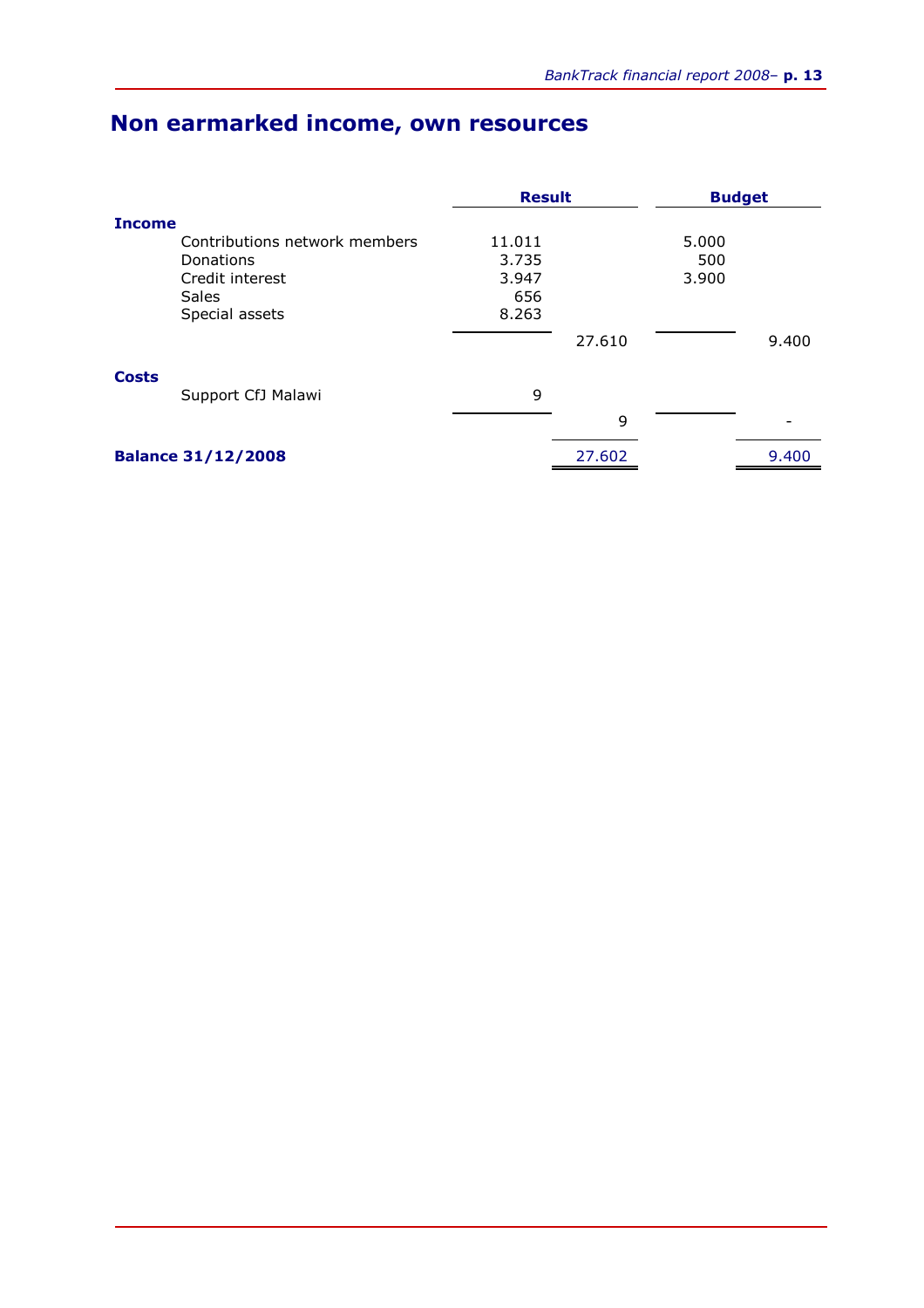### Auditor report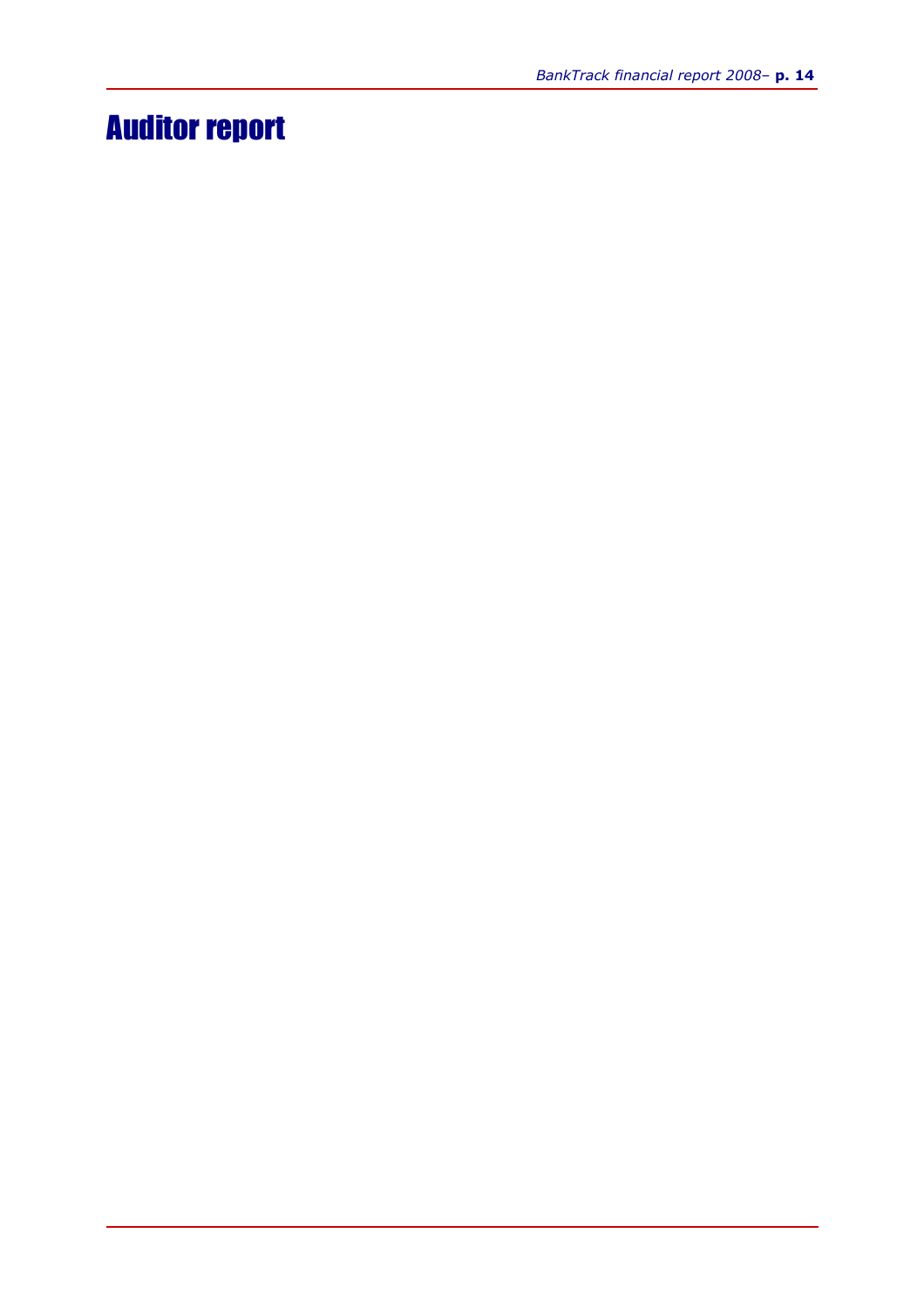### Annex 1 Brief Institutional Profile

BankTrack is a global network of civil society organisations monitoring private financial institutions, with a focus on globally operating commercial banks. BankTrack believes that such banks, while conducting their business, have their own specific responsibility for the social and ecological well being of the planet and its inhabitants. This overall vision on the social and environmental responsibility of the private financial sector is captured in the Collevecchio Declaration.

To achieve this greater level of responsibility within the banking sector, BankTrack is aiming at two different audiences: the banking sector itself and civil society groups involved in advocacy work on banks, whether on a local or (inter)national level.

BankTrack strengthens civil society's capacity to monitor and influence the private financial sector, by providing policy analysis and research for NGOs, conducting training for campaigners, and direct support for project-affected communities. We also function as an international clearinghouse for NGOs for information and strategies on the private financial sector and acts as a news source for financial press and reform-minded elements within the private financial sector itself.

#### Members and partners

In 2008, BankTrack brought together 17 member and 9 partner organisations. These are:

#### members

- 1. Amigos da Terra Amazonia Brasileira Brazil
- 2. Berne Declaration Switzerland
- 3. CRBM Italy
- 4. CEDHA Argentina
- 5. Friends of the Earth United States
- 6. International Rivers United States
- 7. Les Amis de la Terre France
- 8. Milieudefensie, FoE Netherlands
- 9. Mineral Policy Institute Australia
- 10. Netwerk Vlaanderen Belgium
- 11. Pacific Environment United states
- 12. Platform United Kingdom
- 13.Rainforest Action Network United States
- 14.SETEM Spain (new member)
- 15. Urgewald Germany
- 16. WEED Germany
- 17. WWF-UK United Kingdom

#### partners:

- 1. Cornerhouse United Kingdom
- 2. Friends of the Earth Europe
- 3. Friends of the Earth England, Wales, Northern Ireland
- 4. Friends of the Earth Japan
- 5. Global Witness United Kingdom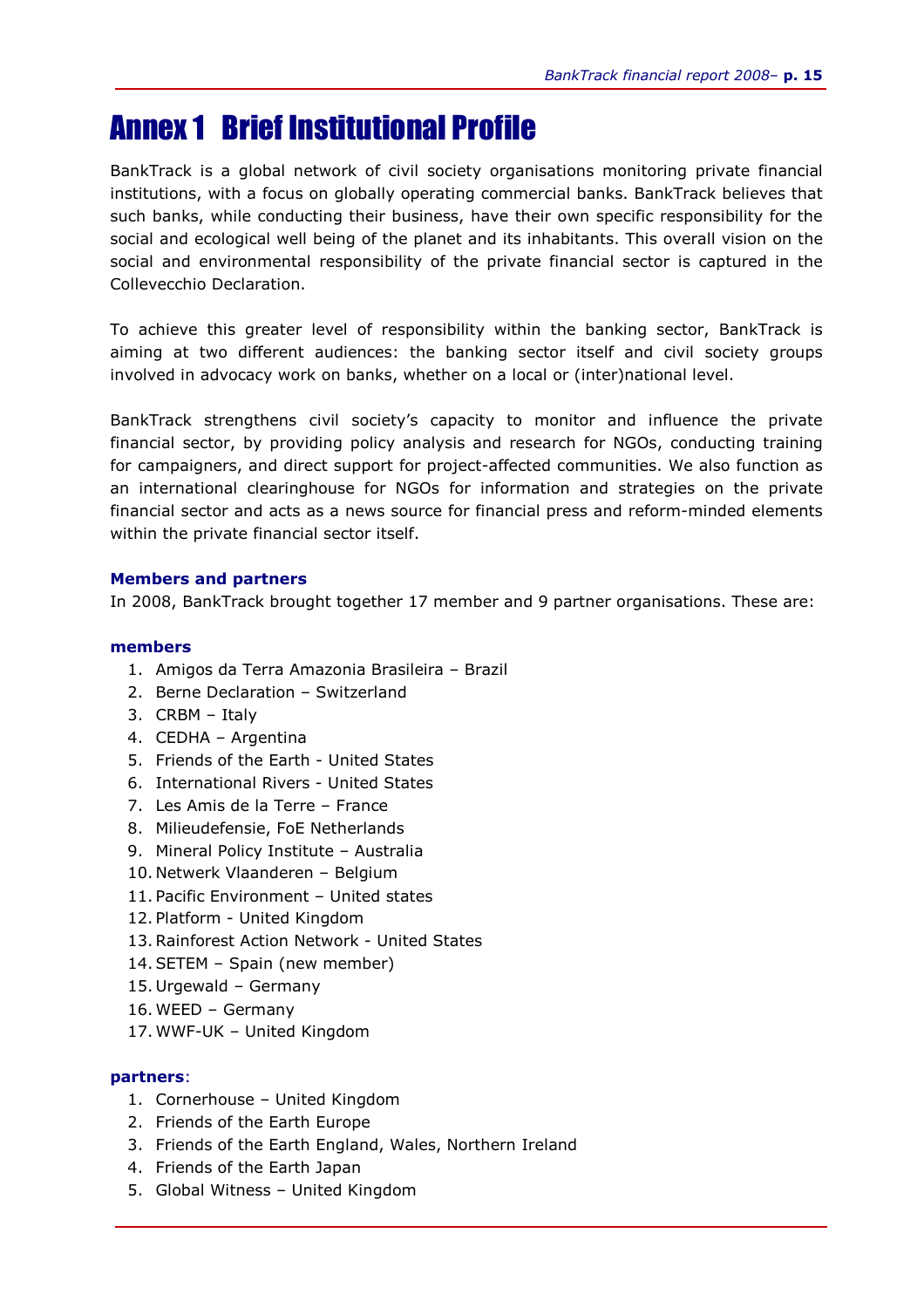- 6. Profundo Netherlands
- 7. SOMO Netherlands
- 8. WISE Netherlands
- 9. World Resources Institute United States

#### Secretariat

The secretariat staff in 2008 consisted of:

- Johan Frijns, Coordinator (1fte)
- Ulrike Lohr, Research and communication officer (.88 fte) (Jan-Sept)
- Jeni Tasheva, campaigns officer (.88 fte) (April-Dec)
- Roel van den Bosch, financial manager (.17 fte)
- Bart Bruil, website design, layout (freelance)
- Annie Montpetit, intern (Sept-Nov)

The number of employees during 2008 corresponds to 2,43 full time equivalents. Salary level ratio between highest and lowest salary was 1,66:1 (full time equivalent)

To accommodate staff expansion, in May 2008 the BankTrack office moved from Utrecht to a larger and spacious office in Nijmegen, the Netherlands.

#### BankTrack foundation

BankTrack is a not for profit Foundation under Dutch law, registered with the Chamber of Commerce. The goal of the Foundation is to "initiate and support international cooperation between non-governmental organisations (NGOs) within the BankTrack network, with the aim of stimulating a socially and ecologically sustainable private financial sector". The foundation act as employer and oversees the Secretariat. The foundation is governed by a three person Board that is a subset of the Steering committee. –see below-

#### Steering committee

A steering committee oversees the development of the network and the work of the secretariat. A new steering committee in November 2008:

- Andrea Baranes (CRBM, Italy)
- Andreas Missbach (Berne Declaration, Zwitserland) (board member)
- Becky Tarbotton (Rainforest Action Network, US)
- Michelle Chan (Friends of the Earth US) (chair of the board)
- Roland Widmer (AdT Amazonia Brasileira, Brazil)